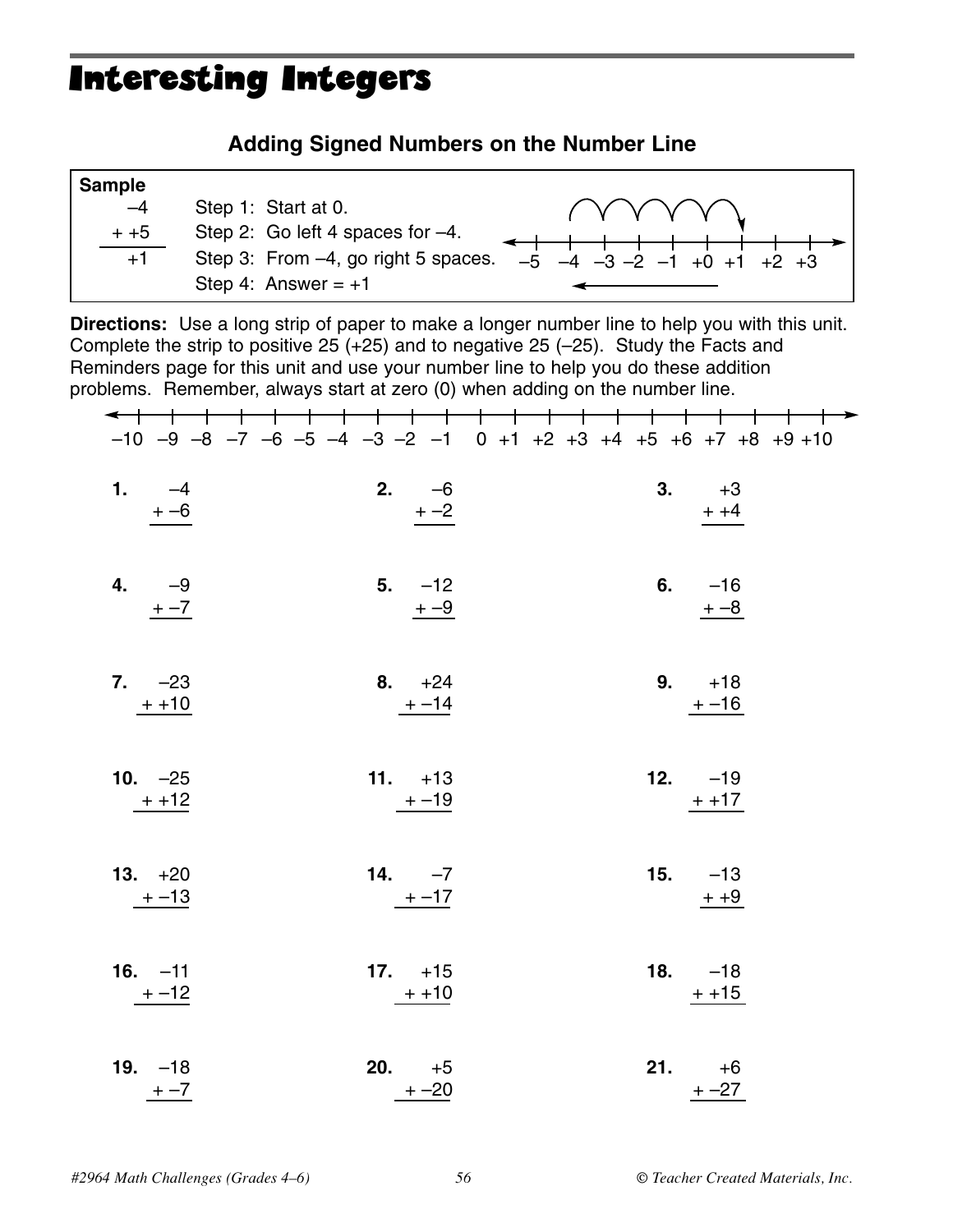# Interesting Integers

### **Adding Signed Numbers**

| $+23$                                                                                                                                                                                                                 | $-40$            | To add numbers with the same sign, add the numbers and keep the sign. |  |
|-----------------------------------------------------------------------------------------------------------------------------------------------------------------------------------------------------------------------|------------------|-----------------------------------------------------------------------|--|
| $+ + 14$<br>$+37$                                                                                                                                                                                                     | $+ -15$<br>$-55$ |                                                                       |  |
| To add numbers with <i>different</i> signs, subtract the number with the smaller absolute value<br>from the number with the larger absolute value. Then use the sign of the number with the<br>higher absolute value. |                  |                                                                       |  |
| $+40$                                                                                                                                                                                                                 | $-70$            | $+80$                                                                 |  |
| $+ -20$                                                                                                                                                                                                               | $+ +35$          | $+ -40$                                                               |  |
| $+20$                                                                                                                                                                                                                 | $-35$            | $+40$                                                                 |  |

**Directions:** Study the Facts and Reminders page for this unit. Use a number line to help you check your work. The first one is done for you.

| 1.  | $+25$<br>$+ -19$<br>$+6$ | 2. $+19$<br>$+ -23$      | 3. | $+23$<br>$+ -7$         |
|-----|--------------------------|--------------------------|----|-------------------------|
| 4.  | $-34$<br>$+ -25$         | 5. $+56$<br>$+ -45$      |    | 6. $-67$<br>$+ +54$     |
| 7.  | $-98$<br>$+ +76$         | 8. $+76$<br>$+ -45$      |    | 9. $+76$<br>$+ -99$     |
|     | 10. $-100$<br>$+ +78$    | $11. + 124$<br>+ -145    |    | 12. $+200$<br>$+ -234$  |
| 13. | -99<br>$+ -11$           | 14. $-231$<br>$++199$    |    | $15. + 145$<br>$+ -201$ |
|     | 16. $-238$<br>$+ + 198$  | 17. $+900$<br>$+ -450$   |    | 18. $-456$<br>$+ -123$  |
|     | 19. $+932$<br>$+ -756$   | $20. -1000$<br>$+ + 999$ |    | $21. +789$<br>$+ -987$  |